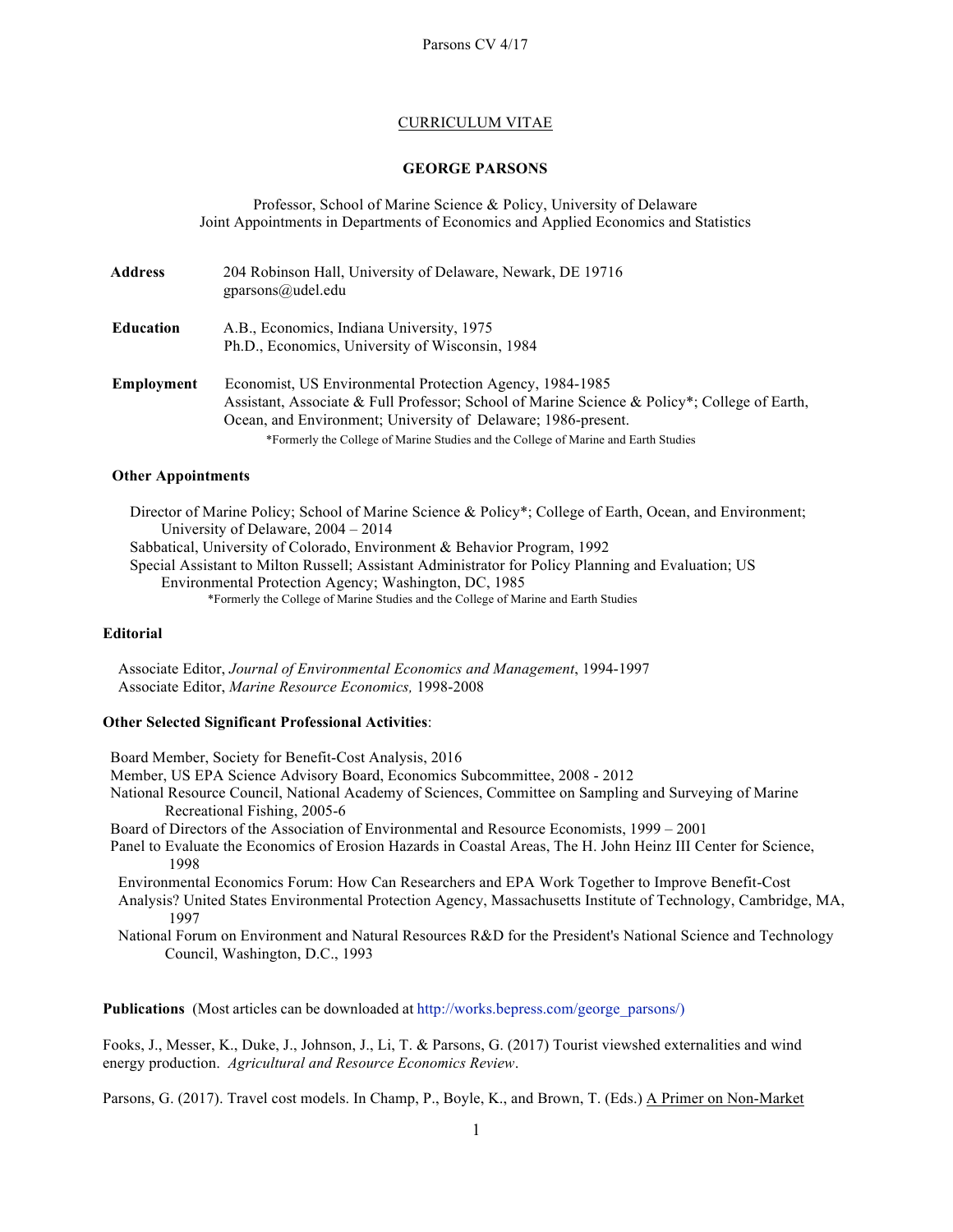Valuation. Second Edition. Dordrecht: Springer.

Myer, K., Parsons, G. & Train, K. (2017). Inadequate response to frequency of payments in contingent valuation of environmental goods. In McFadden, D. & Train, K. (Eds.) Contingent Valuation of Environmental Goods: A Comprehensive Critique. Edward Elgar Publishing Ltd.

Parsons, G. & Myers, K. (2016) Fat tails and truncated bids in contingent valuation: an application to an endangered bird species. *Ecological Economics*, 129, 210-219. {Reprinted in McFadden, D. & Train, K. (Eds.) (2017) Contingent Valuation of Environmental Goods: A Comprehensive Critique. Edward Elgar Publishing Ltd.}

Hidrue, M. and Parsons, G. (2015). Is there a near-term market for vehicle to grid electric vehicles? *Applied Energy*, 151: 67-76.

Johnston, R., Parsons, G., & Ramachandran M. (2015). Benefits transfer combining revealed and stated preference data: nourishment and retreat options for the Delaware Bay beaches. In Johnston, R., Rolfe, J., Rosenberger, R., & Brouwer, R. (ed.) (2015) Benefit Transfer of Environmental and Resource Values: A Handbook for Researchers and Practitioners**.** Amsterdam: Springer.

Parsons, G., Hidrue, M., Kempton, W., & Gardner, M. (2014). Willingness to pay for vehicle-to-grid (V2G) electric vehicles and their contract terms. *Energy Economics,* 42, 313-324*.*

Parsons, G. (2014). Nonmarket valuation. In Haab T. & Whitehead J. (eds.) Environmental and Natural Resource Economics: An Encyclopedia, *(pp. 230-2). Oxford: Greenwood.* 

Parsons, G., Chen, Z, Hidrue, M., Standing, N., & J. Lilley. (2013). Valuing beach width for recreational use combining revealed and stated preference data. *Marine Resource Economics, 28(3), 221-241.* 

Parsons, G. (2013). Travel cost methods. In Shogren, J. The Encyclopedia of Energy, Natural Resource, and Environmental Economics, volume 3, pp. 349-358, Amsterdam: Elsevier, England.

Hidrue, M., Parsons, G., Kempton, W., & Gardner, M. (2011). Willingness to pay for electric vehicles and their attributes. *Resource and Energy Economics,* 33, 686-705.

Krueger, A., Parsons, G., & Firestone, J. (2011). Valuing the visual disamenity of offshore wind projects at varying distances from the shore: an application to Delaware's shoreline. *Land Economics,* 87(2), 268-283.

Edwards, P., Parsons, G., & Myers, K. (2011). The economic value of viewing migratory shorebirds on the Delaware Bay: an application of the single site travel cost model using on-site data. *Human Dimensions of Wildlife*, 16, 435-444.

Huang, J., Parsons, G., Poor, J., & Zhao, M. (2011). Combined conjoint-travel cost demand model for measuring the impact of erosion and erosion control programs on beach recreation. In J. Whitehead, T. Haab, and J.-C. Huang (Eds.), *Preference Data for Environmental Valuation: Combining Revealed and Stated Preference Approaches*. New York: Routledge: 115-38.

Parsons, G. & Stefanova, S. (2011). Gauging the value of short-term site closures in a travel-cost rum model of recreation demand with a little help from stated preference data. In J. Whitehead, T. Haab, and J.-C. Huang (Eds.), *Preference Data for Environmental Valuation: Combining Revealed and Stated Preference Approaches* (pp. 239-252). New York: Routledge.

Haab, T., Whitehead, J., Parsons, G., & Price, J. (2010). Effects of information about invasive species on risk perception and seafood demand. *Resource and Energy Economics,* 32, 586-599.

Parsons, G. & Kang, A. (2010). Compensatory restoration in a random utility model of recreation demand. *Contemporary Economic Policy,* 28(4), 453-463.

Meyers, K., Parsons, G., & Edwards, P. (2010). Measuring the recreational use value of migratory shorebirds: a stated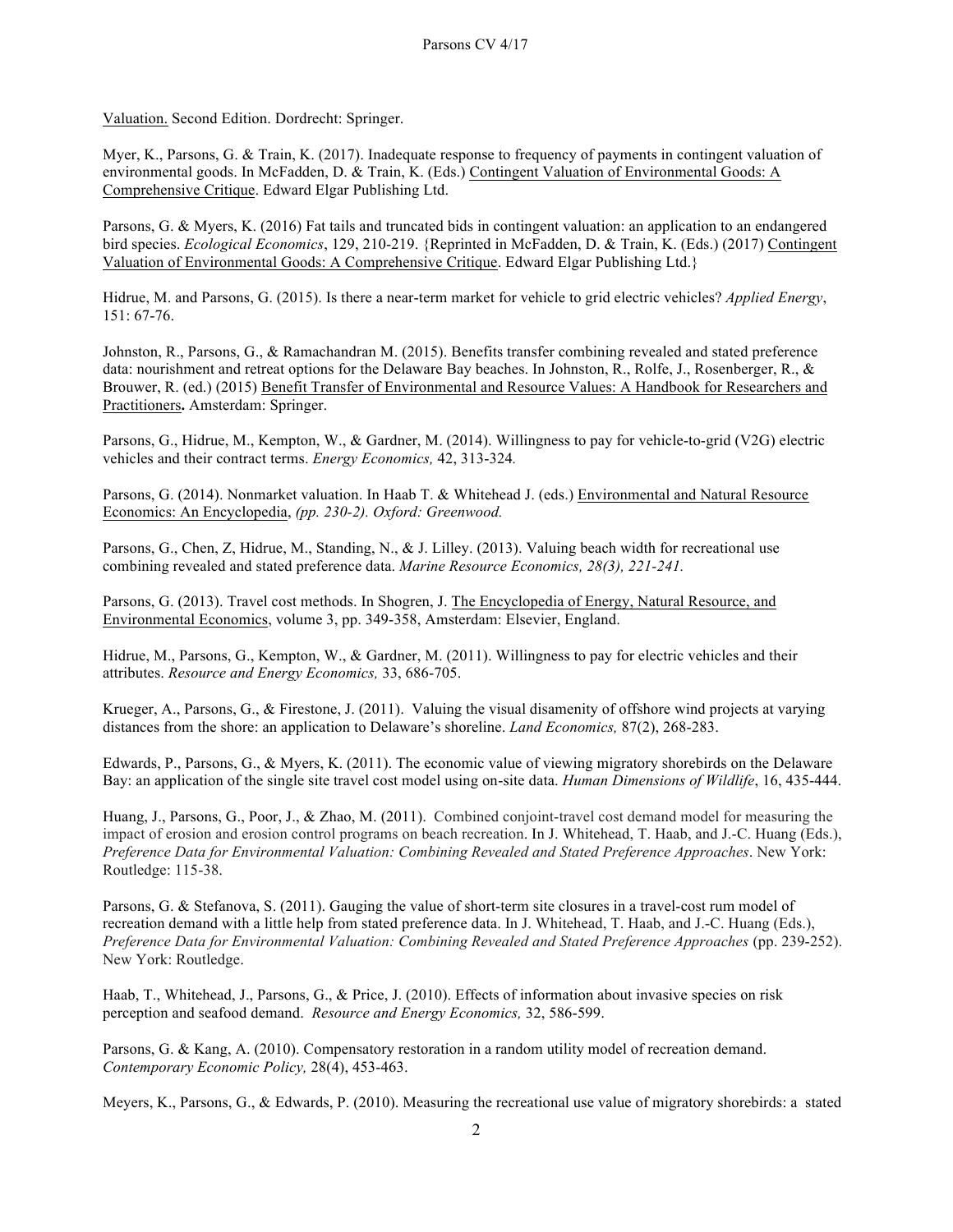preference study of birdwatching on the Delaware Bay. *Marine Resource Economics,* 25, 247-264.

Abrams, B. & Parsons, G. (2010). The uneasy case for subsidizing energy efficiency. *The Milken Institute Review*, 12(1), 63-70.

Parsons, G., Kang, A., Leggett, C., & Boyle, K. (2009). Valuing beach closures on the Padre Island National Seashore. *Marine Resource Economics*, 24, 213-235*.*

Abrams, B. & Parsons, G. (2009). Is CARS a clunker? *The Economist's Voice,* 2009.

Parsons, G. & Thur, S. (2008). Valuing the changes in the quality of coral reef ecosystems in the Caribbean: a stated preference study of recreational SCUBA diving in the Bonaire National Marine Park. *Environmental and Resource Economics*, 40, 593-608.

Borchers, A., Duke, J., & Parsons, G. (2007). Does willingness to pay for green energy differ by source? *Energy Policy,* 35(6), 3327-3334.

Parsons, G., Morgan, A., Whitehead, J., & Haab T. (2006). The welfare effects of pfiesteria-related fish kills: a contingent behavior analysis of seafood consumers. *Agricultural and Resource Economics Review*, 35(2), 349-356.

Reiter, M., Scarborough, B., Fan, C., Parsons, G., & Thur, S. (2006). An interdisciplinary model for the St. Jones River Watershed, Delaware: development, results, and implications*. Journal of Environmental Monitoring and Restoration,*  2, 38-50.

Parsons, G. & Noailly, J. (2004). A value capture tax for financing beach nourishment projects: an application to ocean beaches in Delaware. *Ocean and Coastal Management,* 47, 49-61.

Scrogin, D., Boyle, K., Parsons, G., & Plantinga, A. (2004). Effects of regulations on expected catch, expected harvest, and site choice of recreational anglers. *American Journal of Agricultural Economics*, 86(4), 963-974.

von Haefen, R., Pheneuf, D., & Parsons, G. (2004). Estimation and welfare analysis with large demand systems. *Journal of Business and Economics Statistics,* 22(2), 194-205. {Reprinted in Herriges, J. & Kling, C. (Eds.) *Revealed Preference Approaches to Environmental Valuation: Volume II,* Aldershot: Ashgate Publishing, 2008.}

Whitehead, J., Haab, T., & Parsons, G. (2003). Economic effects of pfiesteria. *Ocean and Coastal Management*, 46, 845-858.

Parsons, G. (2003). The travel cost model. In Champ, P., Boyle, K., and Brown, T. (Eds.) *A Primer on Non-market Valuation* (pp. 269-329), London: Kluwer Academic Publishing.

Parsons, G. & Massey, D. (2003). A random utility model of beach recreation. In Hanley, N., Shaw, W., & Wright, R. (Eds.). *The New Economics of Outdoor Recreation* (241-267), Edward Elgar. 2003.

Wakefield, J. & Parsons, G. (2003). A comparison of nourishment and retreat costs on Delaware's ocean beaches. *Shore and Beach*, 71(1), 23-26.

Parsons, G. (2001). The random utility model for valuing recreation uses of the environment. In *Societal Values in Public Policy*, OECD.

Parsons, G. & Powell, M. (2001). Measuring the cost of beach retreat. *Coastal Management,* 29, 91-103.

Hauber, B. & Parsons, G. (2000). The effect of nesting structure specification on welfare estimation in random utility model of recreation demand: an application to the demand for recreational fishing. *American Journal of Agricultural Economics,* 82(3), 501-514.

Parsons, G., Plantinga, A., & Boyle, K. (2000). Narrow choice sets in random utility models of recreation demand. *Land Economics,* 76(1), 86-99.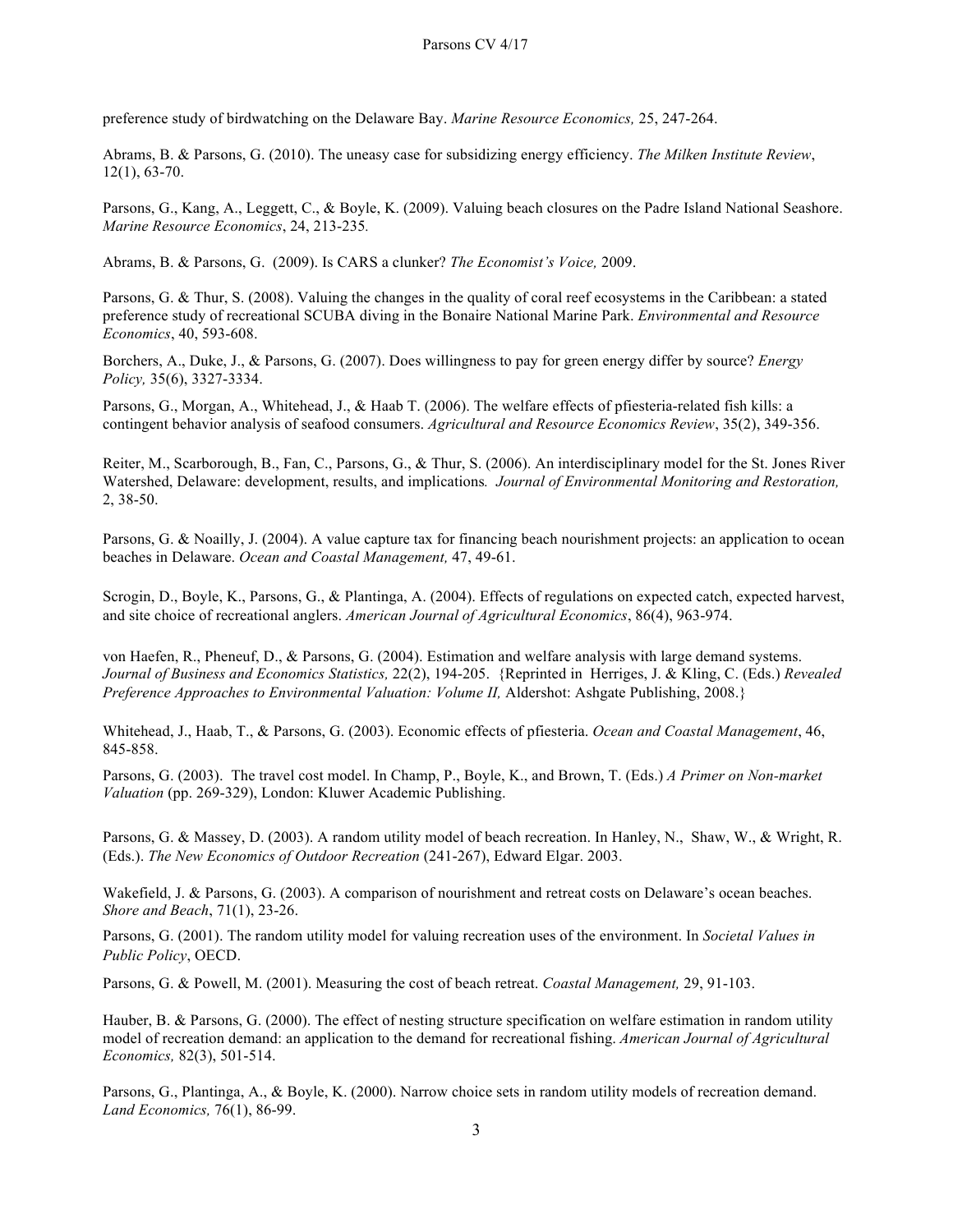Parsons, G., Massey, D., & Tomasi, T. (1999). Familiar and favorite sites in a random utility model of beach recreation. *Marine Resource Economics*, 14, 299-315. {Reprinted in Herriges, J. & Kling, C. (Eds.) *Revealed Preference Approaches to Environmental Valuation: Volume II,* Aldershot: Ashgate Publishing, 2008.}

Parsons, G., Jakus, P., & Tomasi, T. (1999). A Comparison of welfare estimates from four models for linking seasonal recreational trips to multinomial models of site choice. *Journal of Environmental Economics and Management,*  38(2),143-157.

Parsons, G. & Hauber, A. (1998). Spatial boundaries and choice set definition in a random utility model of recreation demand. *Land Economics,* 74(1), 32-48.

Parsons, G. & Wilson, A. (1997). Incidental consumption in recreation demand. *Agricultural and Resource Economics Review,* 26(1): 1-6.

Parsons, G. & Kealy, M. (1995). A demand theory for number of trips in a random utility model of recreation. *Journal of Environmental Economics and Management,* 29(3), 357-367.

Parsons, G. & Kealy, M. (1994). Benefits transfer in a random utility model of recreation. *Water Resources Research,* 30(8), 2477-2483.

Parsons, G. & Needelman, M. (1992). Site aggregation in a random utility model of recreation. *Land Economics ,*  68(4), 418-33. . {Reprinted in Herriges, J. & Kling, C. (Eds.) *Revealed Preference Approaches to Environmental Valuation: Volume II,* Aldershot: Ashgate Publishing, 2008.}

Parsons, G. & Kealy, M. (1992). Randomly drawn opportunity sets in a random utility model of lake recreation. *Land Economics,* 68(1), 93-106.

Desvouges, W., Naughton, M., & Parsons, G. (1992). Benefits transfer: conceptual problems in estimating water quality benefits using existing studies. *Water Resources Research,* 28(3), 675-683.

Parsons, G. (1991). The effect of coastal land use restrictions on housing prices: a repeat sale analysis. *Journal of Environmental Economics and Management,* 22(1), 25-37.

Parsons, G. & Wu, Y. (1991). The opportunity cost of coastal land-use controls: an empirical analysis. *Land Economics,* 67(3), 308-316.

Parsons, G. (1991). A note on choice of residential location in travel cost demand models. *Land Economics,* 67(3), 360-364.

Parsons, G. (1990). Hedonic prices and public goods: an argument for weighting locational attributes in hedonic regressions by lot size. *Journal of Urban Economics,* 27(3), 308-321.

Parsons, G. (1989). On the value of the condition of a forest stock: comment. *Land Economics,* 65(1), 68-72.

Parsons, G. (1987). The opportunity costs of residential displacement due to coastal land use restrictions: a conceptual framework. *Marine Resource Economics,* 4(2), 111-122.

Parsons, G. (1986). An almost ideal demand system for housing attributes. *Southern Economic Journal,* 53(2), 347- 363.

Milon, W. & Parsons, G. (1986). Measuring the site specific recreation benefits resulting from improved water quality: an upper bound approach. *Water Resources Bulletin,* 22(1), 133-134.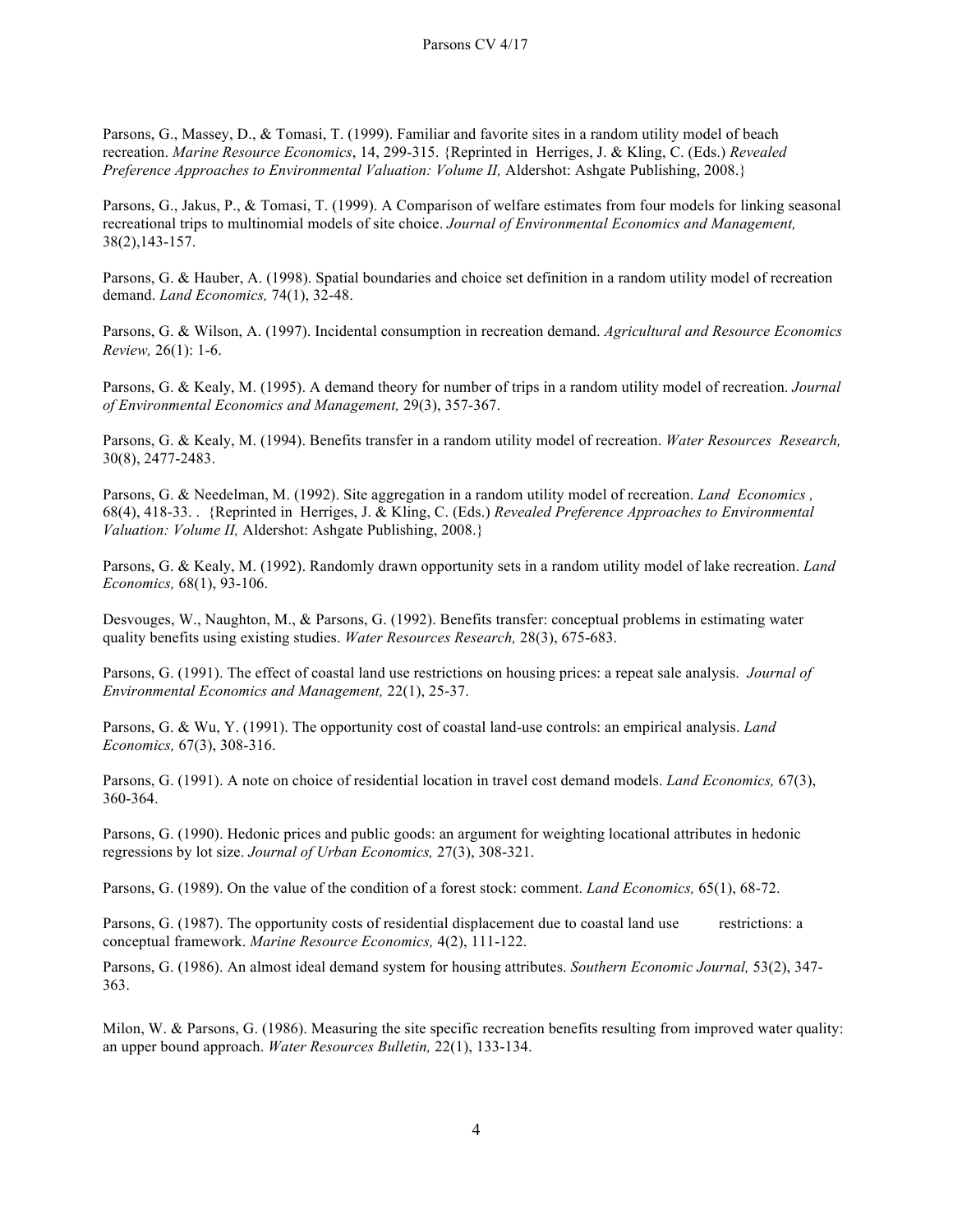# **Book Reviews**

Parsons, G. (2001). Review of Herriges, J. & Kling, C. (Eds.) *Valuing Recreation and the Environment*. Cheltenham, UK: Edward Edgar. In *American Journal of Agricultural Economics*, 83 (4), 1101-1105.

Parsons, G. (1998). Short review of Morgenstern, R. (Ed.) (1998). *Economic Analyses at EPA*, Washington DC: Resources for the Future. In *Environment.* 

Parsons, G. (1995). Review of Bromley, D. (Ed.) (1996). *Making the Commons Work: Theory, Practice and Policy*. In *Southern Economic Journal*, 61(4), 1253-1255.

Parsons, G. (1994). Review of Penning-Rowsell, E., Green, C., Thompson, P., Coker, A., Tunstall, S., Richards, C. & Paker, D. (1992). *The Economics of Coastal Management: A Manual of Benefit Assessment Techniques*. London: Belhaven Press. In *Ocean and Coastal Management* 24(3), 215-24.

# **Research Grants**

National Science Foundation, "Toward Sustainable Urban Estuaries in the Anthropocene" \$752,577, 2013-2018 (co-PI with C. Sommerfield).

Bureau of Ocean Energy Management, "Atlantic Offshore Wind Energy Development: Public Attitudes, Values, and Implications for Tourism and Recreation," \$200,000, 2012-2014, (Co-PI with J. Firestone).

National Oceanic and Atmospheric Administration, Sea Grant, "The Economic Impact of Offshore Wind Farms on Beach Use in the Mid-Atlantic Region," \$140,000, 2012-2014.

Department of Energy, "Electric vehicles for vehicle-to-grid power," Sub-Investigator on economics and marketing of electric vehicles, \$175,000, 2008-2010 (my share).

National Oceanic and Atmospheric Administration, Sea Grant, "An Economic Analysis of Shorebirds and Shorebirding in the Mid-Atlantic," \$155,000, 2009-2011. (continuation of 2007-2008 grant).

National Oceanic and Atmospheric Administration, Sea Grant, "An Economic Analysis of Shorebirds and Shorebirding in the Mid-Atlantic," \$160,000, 2007-2008.

US Environmental Protection Agency, "Calibration in Benefits Transfer" Sub-Investigator, \$25,000, 2006-8 (my share with no-cost extensions).

US Environmental Protection Agency, "Bayesian and Function Transfers in Benefit Assessment," Sub-Investigator, \$30,000, 2006-8 (with no-cost extensions).

National Oceanic and Atmospheric Administration, Sea Grant, "An Economic Analysis of Shorebirds and Shorebirding in the Mid-Atlantic," \$160,000, 2007-2008.

Coastal Response Research Center, "Monetary Values and Restoration Equivalents for Lost Recreational Services on the Gulf Coast of Texas Due to Oil Spills and Other Environmental Disruptions," \$133,326, 2006-9.

National Oceanic and Atmospheric Administration, Sea Grant, "An Economic Analysis of Mid-Atlantic Beach Use," \$145,528, 2005-6.

Inter-American Development Bank, "Review of Environmental Valuation Studies for Coastal Resources in Latin America and the Caribbean" (co-PI with Lee G. Anderson), \$130,000, 2003

National Oceanic and Atmospheric Administration, Environmental Cooperative Science Center, "Ecological Model of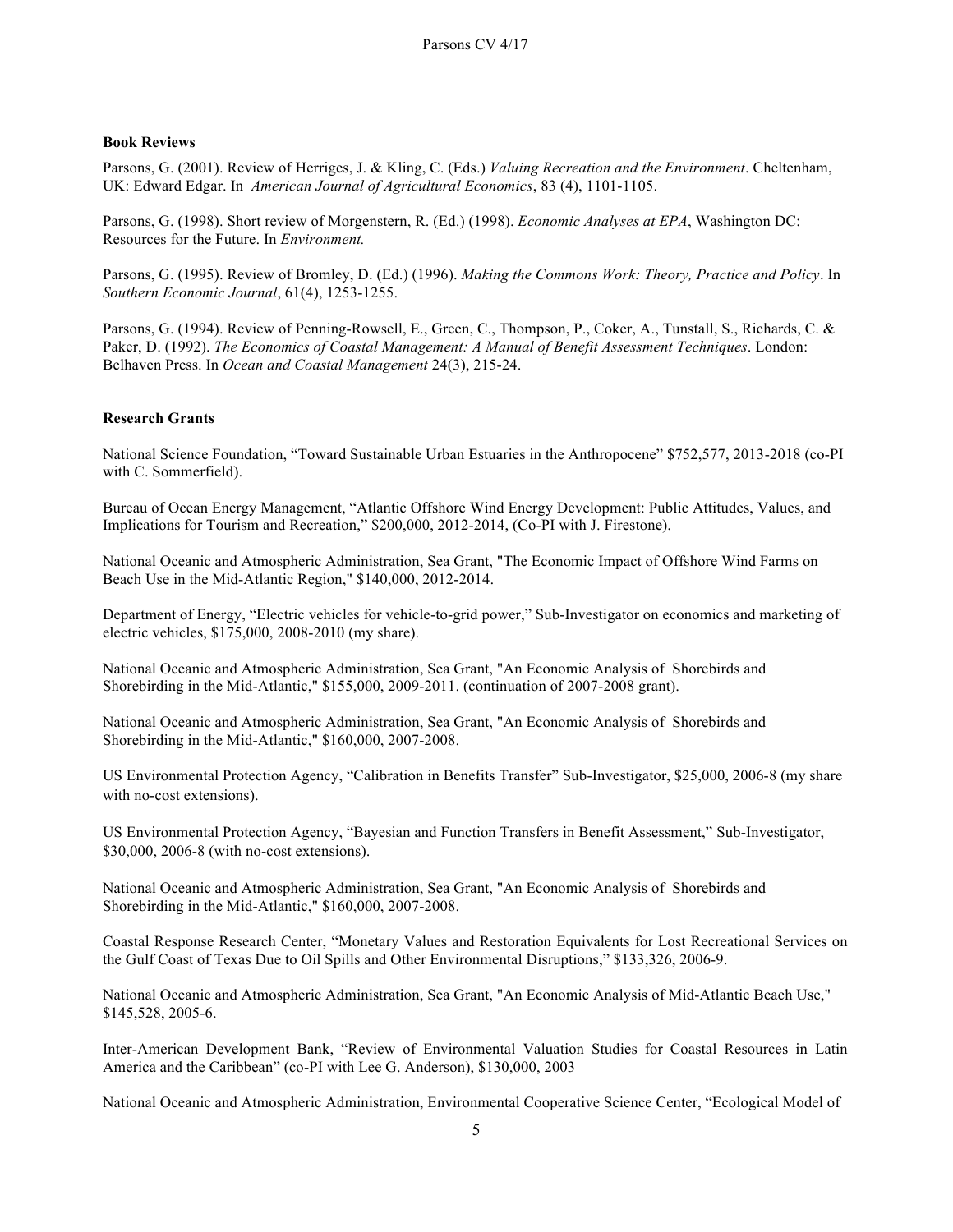the St. Jones Watershed", Through Michael Reiter, Delaware State University, \$40,000, 2001-2004

National Park Service, "Baseline Valuation Studies of Park Visitor Activities" Co-PI with Industrial Economics Inc., ( co-PI with Kevin Boyle, John Duffield, and Nancy Bockstael), \$500,000, 1999-2001

National Oceanic and Atmospheric Administration, "The Economic Effects of Pfiesteria in the Mid-Atlantic Region," (co-PI with Tim Haab, John Whitehead, Doug Lipton, and Jim Kirkley), \$50,000, 1999-2001

U.S. Environmental Protection Agency, "The Benefits of Water Quality Improvements Under the Clean Water Act," Through a Research Triangle Institute Cooperative Agreement, \$25,000, 1998-2000 National Oceanic and Atmospheric Administration, Sea Grant, "Nourishment versus Retreat: An Economic Analysis of Beach Management in Delaware," (co-PI with Tony Dalrymple). \$100,000, 1999-2001

National Oceanic and Atmospheric Administration, Sea Grant, "The Recreation Value of Coastal Beaches," (co-PI with Ted Tomasi), \$50,000, 1995-97

U.S. Environmental Protection Agency, Cooperative Agreement, "Methods Development for Measuring the Economic Benefits of Environmental Improvements," \$275,000, 1992-1997

U.S. Environmental Protection Agency, Cooperative Agreement, "Measuring the Benefit of Water Quality Improvements," \$155,000, 1988-1992

National Oceanic and Atmospheric Administration, Sea Grant, "The Economics of Beach Preservation," \$74,000, 1989--1993

National Oceanic and Atmospheric Administration, Sea Grant, "An Applied Welfare Analysis of Coastal Land Use Restrictions," \$79,000, 1987-1989

## **Presentations**

**Invited talks**: University of Rhode Island, University of Colorado, University of Washington, North Carolina State University, Appalachian State University, Resources for the Future, US Environmental Protection Agency, National Oceanic and Atmospheric Administration, University of Maryland, Industrial Economics Inc., University of Central Florida, Franklin and Marshall, Charles Sturt (Australia), and University of Maine.

**Conferences**: Allied Social Science Association, Association of Environmental and Resource Economists,Southern EconomicsAssociation,NortheasternEconomicsAssociation,W-133 Regional Meetings, Western Agricultural Economics Association, Resource for the Future Workshop, Agricultural and Applied Economics Association, Law Seminars International, Oil Spill and Ecosystem Science, and Society for Benefit-Cost Analysis.

## **Review & Referee**

**Journals**: Agricultural and Resource Economics Review, American Economic Review, American Journal of Agricultural Economics, Cahiers d'Economie et Sociologie Rurales, Climate Change, Coastal Management, Contemporary Economic Policy, Eastern Economics Journal, Economic Inquiry, Ecological Economics, Environmental Management, Environmental & Resource Economics, Environment & Planning, Journal of Agricultural Economics, Journal of Applied of Econometrics, Journal of Econometrics, Journal of Environmental Economics & Management, Journal of Environmental Management, Journal of Human Resources, Journal of Public Economics, Land Economics, Leisure Science, Marine Resource Economics, Ocean & Coastal Management, Oxford Economic Papers, Resource and Energy Economics, Review of Economics and Statistics, Southern Economic Journal, Transportation Research Board, and Water Resources Research.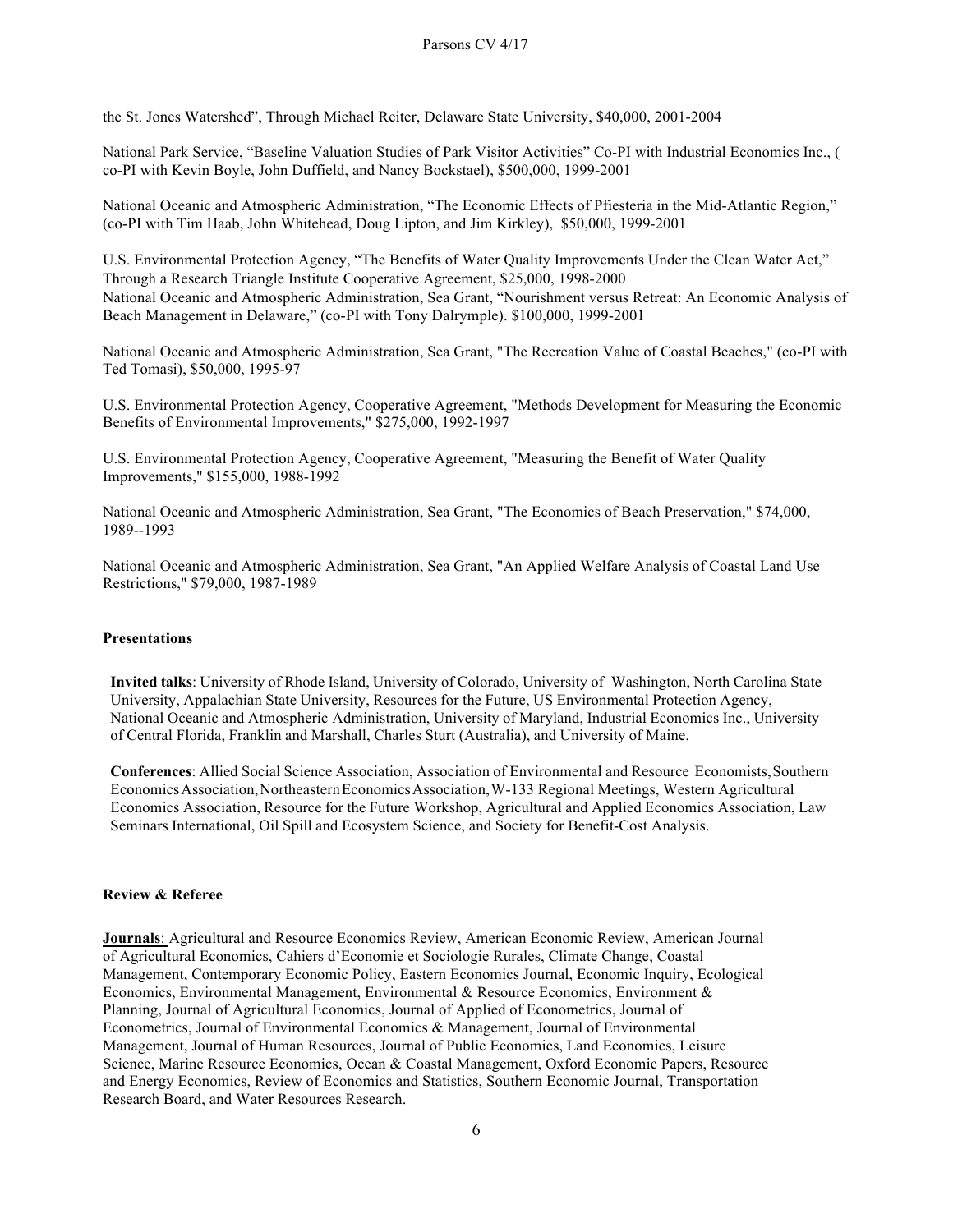**Proposal review panels**: US Environmental Protection Agency, National Oceanic and Atmospheric Administration, Department of Natural Resources and Environmental Control, DE, the National Science Foundation, and the Israel Science Foundation.

**Paper selection committee** Association of Environmental & Resource Economists, American Agricultural Economics Association, Northeastern Agricultural Economics Association, and, Society for Benefit-Cost Analysis

## **Consultancies**

Abt Associates, Arnold & Porter, Delaware Department of Natural Resources & Environmental Control, Delaware Bay Program, Cardno-Entrix Inc., Industrial Economics, New York Department of State, Massachusetts Bay Program, Research Triangle Institute, Stratus Consulting, Triangle Economic Research, and US Environmental Protection Agency.

## **Professional Societies** (not all current)

American Economic Association, Association of Environmental & Resource Economists American Agricultural Economic Association, Northeastern Agricultural & Resource Economics Association, and Society for Benefit-Cost Analysis.

## **Courses Taught** (all graduate level)

Topics in Environmental Economics, Valuing the Environment, Environmental Economics, Applied Policy Analysis, Marine Policy Seminar, Introduction to Marine Policy, and Benefit-Cost Analysis.

# **Student Advisement**

**Major Advisor to Students Receiving a PhD** (16 Completed) Lingxao (Alfred) Yan – PhD Marine Studies (current) Kate Karpov - PhD Economics (current) Yossi Shirazi - PhD Marine Studies (current) Ed Carr - PhD Marine Studies (current) Zoe Chen - PhD Economics, 2016 Jenna Toussaint - PhD Economics, 2015 Kelley Myers - PhD Marine Studies 2013 – *E. Sam Fitz Award in SMSP 2013* Michael Hidrue - PhD Economics 2011 - *Best PhD Dissertation in Economics 2011* Georgi Spiridonov - PhD Economics 2010 Stela Stephanova - PhD Economics 2009 - *Best PhD Dissertation in Economics 2010*  Peter Edwards - PhD Marine Studies 2009 Ami Kang,PhD - PhD Marine Studies 2009 Christy Loper - PhD Marine Studies 2008 Nasser Yayi - PhD Economics 2007 Steve Thur - PhD Marine Studies 2003 Eric Helm - PhD Economics 2003 Ashton Morgan - PhD Economics 2002 D. Mathew Massey - PhD Economics 2002 Jeffery R. Wakefield - PhD Economics 2001 A. Brett Hauber IV - PhD Economics 2000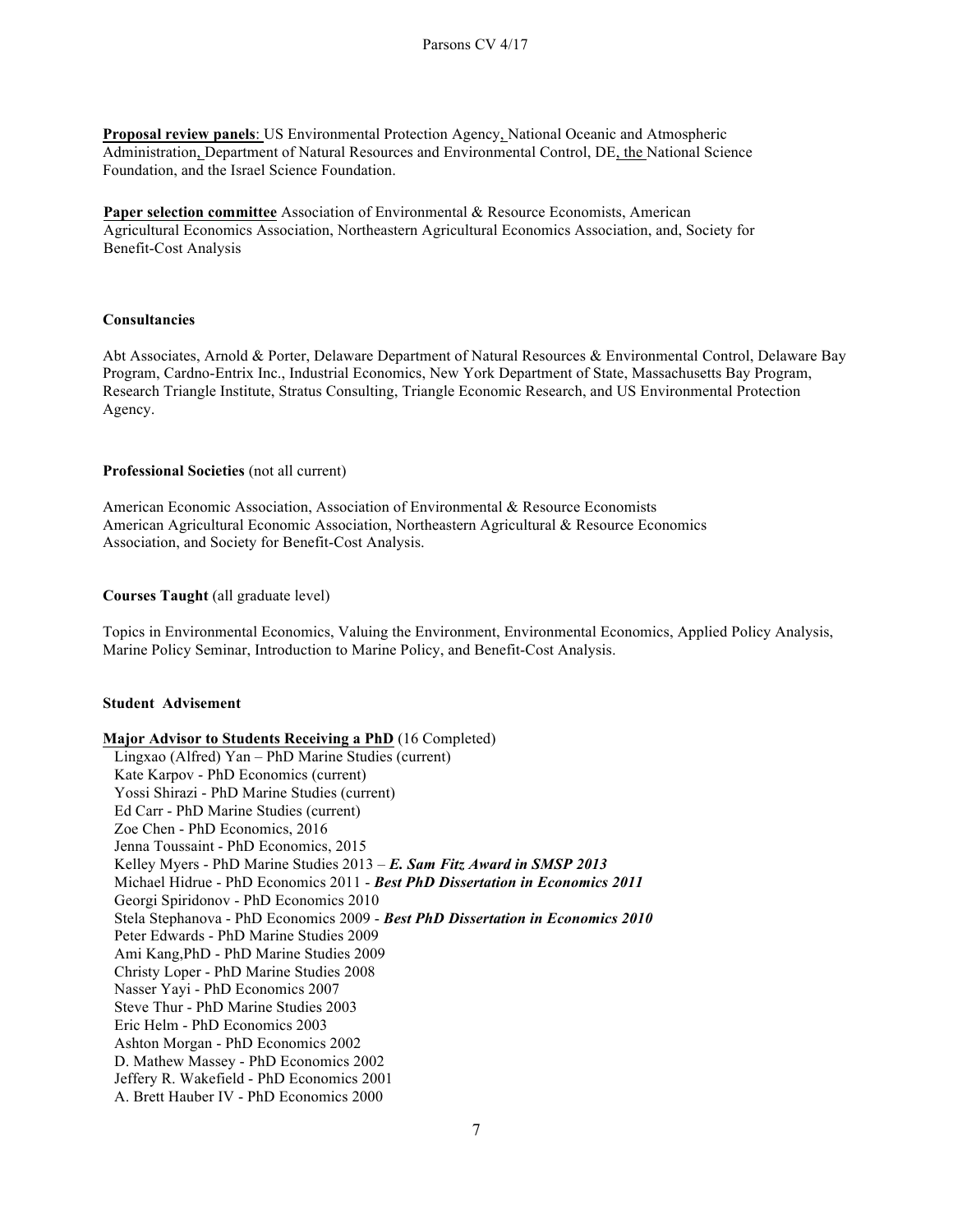**Major Advisor to Students Receiving a Masters** (34 Completed) Meredith Kurz, MMP Marine Studies (current) Jeff Flood, MPP Marine Studies 2016 Yangpeiun Xu, MPP Marine Studies 2016 Harrison Celone - MA Economics 2012 Mariel Montoney - MA Economics 2012 Naomi Standing - MS Economics 2011 Semere Meshesha - MA Economics 2011 Royce Vaughn - MA Economics 2011 Laura Ratz - MA Economics 2010 Christina Moore - MA Economics 2010 Kelley Appleman - MS Economics 2009 - *Best MS Thesis in Economics 2010*  Laura Magee - MS Economics 2008 Amanda Wenzel - MMP Marine Studies 2008 Andrea Geiger - MMP Marine Studies 2006 Jeffery Levinson - MMP Marine Studies 2003 Heather Daniel - MMP Marine Studies 2000 Ashton Morgan - MA Economics 2000 Joelle Noailly - MS Economics 1999 Jeffery Wakefield - MA Economics 1999 Erik Helm - MA Economics 1999 Kelly L. Bungee-Rogers - MMP Marine Studies 1998 Marianna Mittelstadt - MA Economics 1998 Pravitha Beemsen - MA Economics 1997 Anupit Supnithadnaporn - MMP Marine Studies 1996 Wayne Gibson - MA Economics 1996 Susan Flaherty - MA Economics 1996 Mariead Kenny - MA Economics 1996 Aaron Wilson - MA Economics 1996 Michael Powell - MMP Marine Studies 1995 Robert H. Boyles, Jr. - MMP Marine Studies 1993 Sean Carmen - MA Economics 1994 Debbie Birnbaum - MA Economics 1993 Michael Needelman - MS Economics 1991 Terry Parker - MMP Marine Studies 1990 Becky Metzner - MMP Marine Studies 1988

#### **Major Advisor to Students Receiving an Honors BS:**

 Leigh Robinson – BS Economics, 2016 Julia Eve Kratzer - BS Economics 1994

# **Outside Reader for students earning degrees at other Universities:**

 Weibin Xu, PhD Economics, Virginia Tech, 2016 Tom Andrews, PhD Economics, Temple University, 1996 Martin van Bueren, PhD Economics, The University of Western Australia, 1999

## **Committee Member or Reader on over 40 other PhD and Master Degree Students**

# **College and University Service**

Promotion and Tenure Committee, 2016-8 Chair, Search Committee for Assistant Professor of Marine Policy, 2016-7 Member, Search Committee for Assistant Professor of Applied Economics, 2014-5 Chair, Search Committee for 4 New School-Wide Professors, 2014 -5